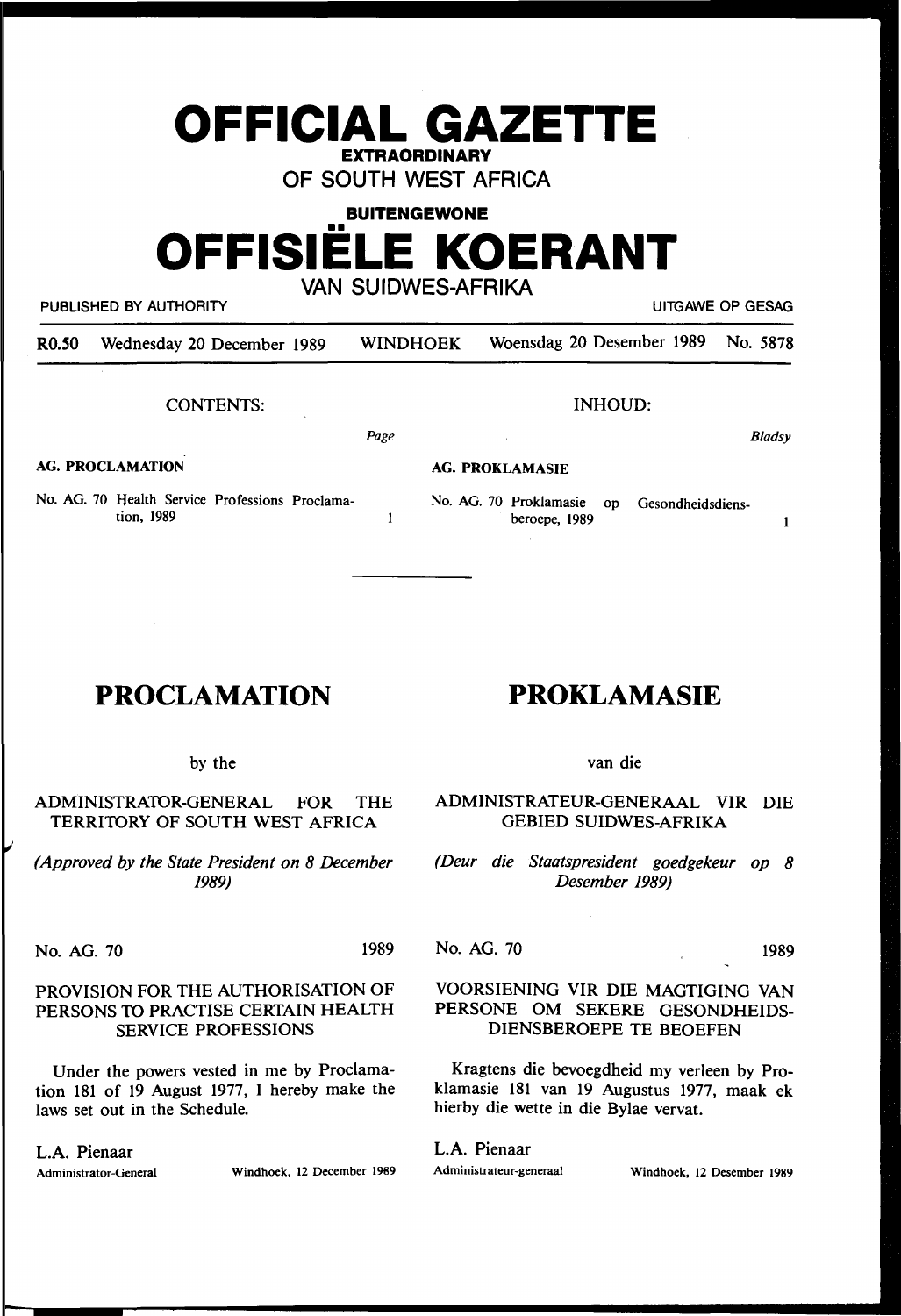### SCHEDULE

#### *Definitions*

1. In this Proclamation, unless the context indicates otherwise  $-$ 

"Republic" means the Republic of South Africa;

"territory" means the Territory of South West Africa.

*Authorisation to practise as a medical practi*tioner, dentist, psychologist, intern or intern*psychologist* 

2. (1) Notwithstanding anything to the contrary contained in any other law, but subject to the provisions of this Proclamation, the Administrator-General may on application of any person who is not registered under the Medical, Dental and Supplementary Health Service Professions Act, 1974 (Act *56* of 1974), as a medical practitioner, dentists or psychologist or an intern or an intern-psychologist, but who  $-$ 

- (a) in terms of the laws of any other country or state approved by the Administrator-General for the purposes of this section, is registered or otherwise permitted to practise as a medical practitioner, dentist or psychologist, as the case may be, in that country or state; or
- (b) at any university or other institution situated outside the territory and the Repub $lie -$ 
	- (i) obtained a qualification which is a qualification prescribed under section 24 or *25* of the Medical, Dental and Supplementary Health Service Professions Act, 1974; or
	- (ii) obtained a qualification which is not so prescribed which is accepted by the Administrator-General for the purposes of this section by virtue thereof

*Magtiging om as geneesheer, tandarts, sielkun dige, intern of intern-sielkundige te praktiseer* 

2. (1) Ondanks enige andersluidende bepalings van die een of ander wet, maar behoudens die bepalings van hierdie Proklamasie, kan die Administrateur-generaal op aansoek van iemand wat nie kragtens die Wet op Geneeshere, Tandartse en Aanvullende Gesondheidsdiensberoepe, 1974 (Wet *56* van 1974), as 'n geneesheer, tandarts of sielkundige of 'n intern of 'n internsielkundige geregistreer is nie, maar wat -

- (a) ingevolge die wette van enige ander land of staat wat die Administrateur-generaal vir die doeleindes van hierdie artikel goedkeur, geregistreer of andersins toegelaat is om as 'n geneesheer, tandarts of sielkundige, na gelang van die geval, in daardie land of staat te praktiseer; of
- (b) aan 'n universiteit of ander inrigting wat buite die gebied en die Republiek geleë is  $-$ 
	- (i) 'n kwalifikasie verwerf het wat 'n kwalifikasie is wat kragtens artikel 24 of 25 van die Wet op Geneeshere, Tandartse en Aanvullende Gesondheidsdiensberoepe, 1974, voorgeskryf is; of
	- (ii) 'n kwalifikasie verwerf het wat nie aldus voorgeskryf is nie, wat deur die Administrateur-generaal vir die doeleindes van hierdie artikel aanvaar word

#### BYLAE

*Woordomskrywings* 

1. In hierdie Proklamasie, tensy uit die samehang anders blyk, beteken  $-$ 

"gebied" die Gebied Suidwes-Afrika;

"Republiek" die Republiek van Suid-Afrika.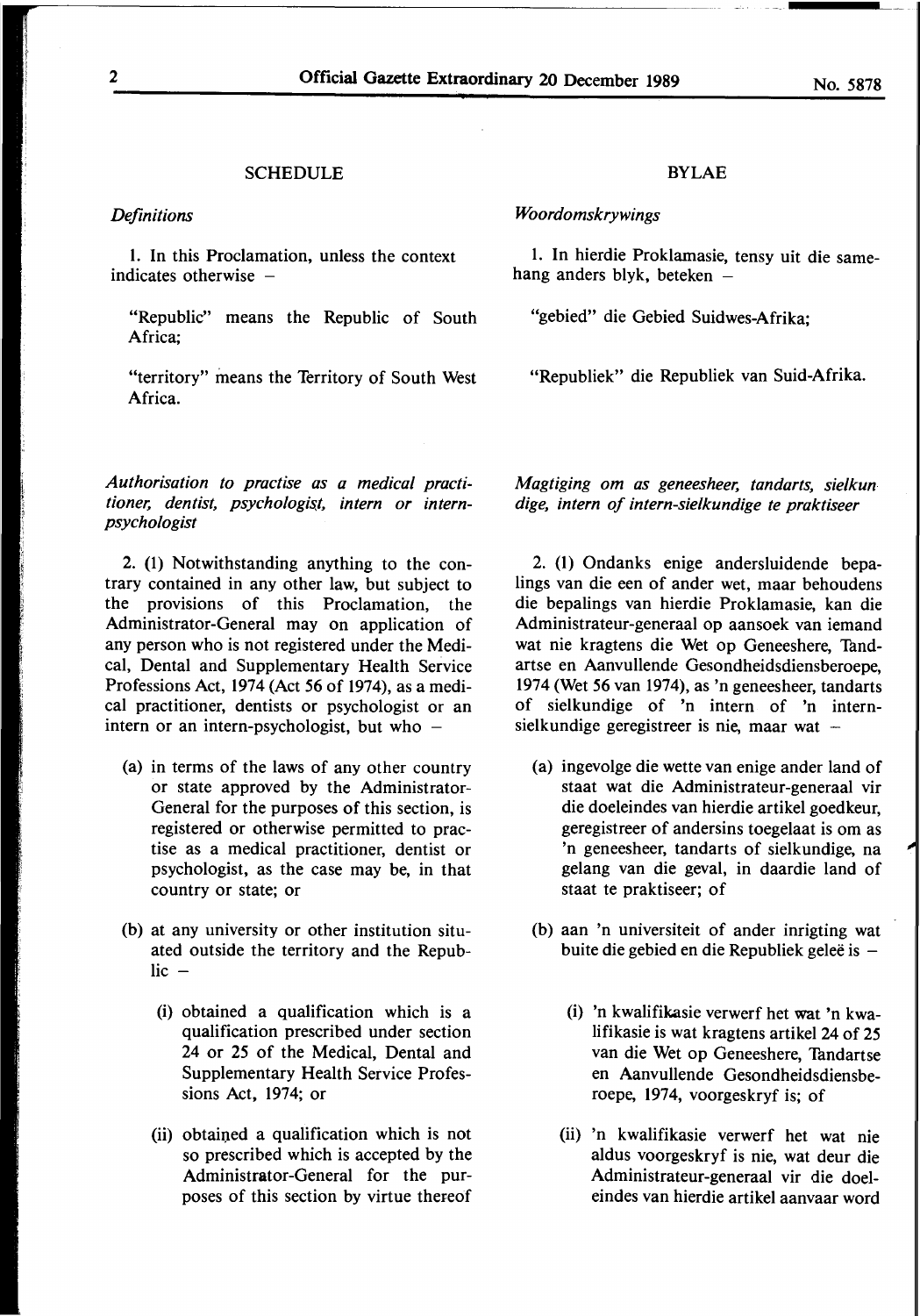that such qualification, in the opinion of the Administrator-General, indicates a satisfactory standard of professional education; and

(c) complies with such further conditions or requirements as the Administrator-General may determine,

grant a written authority to such person to practise the profession of a medical practitioner, dentist or psychologist or to practise as an intern or an intern-psychologist, as the case may be.

(2) Any person to whom a written authority has been granted under subsection  $(1)$  –

- (a) shall only be entitled to practise the profession of a medical practitioner, dentist or psychologist or to practise as an intern or an intern-psychologist, as the case may  $be -$ 
	- (i) in such area or areas within the territory or such hospital, clinic or other institution within the territory;
	- (ii) for the period; and
	- (iii) subject to  $-$ 
		- (aa) such restrictions in respect of his professional activities; and
		- (bb) such further conditions,

as may be determined by the Administrator-General and specified in such written authority;

(b) shall, subject to any restriction or condition imposed in respect of him under paragraph (a), be competent and entitled to perform any act falling within the scope of the profession of a person who is registered under the Medical, Dental and Supplementary Health Service Professions Act, 1974, as a medicial practitioner, dentist or psychologist or an intern or an internpsychologist, as the case may be, and which he could have performed if he had been registered as such under that Act.

op grond daarvan dat so 'n kwalifikasie, na die oordeel van die Administrateur-generaal, getuig van 'n bevredigende standaard van professionele opleiding; en

(c) aan die verdere voorwaardes of vereistes voldoen wat die Administrateur-generaal bepaal,

aan daardie persoon 'n skriftelike magtiging verleen om die beroep van 'n geneesheer, tandarts of sielkundige te beoefen of as 'n intern of internsielkundige te praktiseer, na gelang van die geval.

(2) lemand aan wie 'n skriftelike magtiging kragtens subartikel (1) verleen is, is  $-$ 

- (a) slegs geregtig om die beroep van 'n geneesheer, tandarts of sielkundige te beoefen of as 'n intern of intern-sielkundige te praktiseer, na gelang van die geval  $-$ 
	- (i) in die gedeelte of gedeeltes binne die gebied of 'n hospitaal, kliniek of ander inrigting binne die gebied;
	- (ii) vir die tydperk; en
	- (iii) onderworpe aan  $-$ 
		- (aa) die beperkinge ten opsigte van sy professionele bedrywighede; en
		- (bb) die verdere voorwaardes,

wat deur die Administrateur-generaal bepaal en in sodanige skriftelike magtiging vermeld word;

(b) behoudens enige beperking of voorwaarde wat kragtens paragraaf (a) ten opsigte van horn opgele is, bevoeg en geregtig om enige handeling te verrig wat binne die omvang van die beroep van iemand val wat kragtens die Wet op Geneeshere, Tandartse en Aanvullende Gesondheidsdiensberoepe, 1974, as 'n geneesheer, tandarts of sielkundige of 'n intern of intern-sielkundige, na gelang van die geval, geregistreer is en wat by sou kon verrig het indien hy as sodanig kragtens daardie Wet geregistreer was.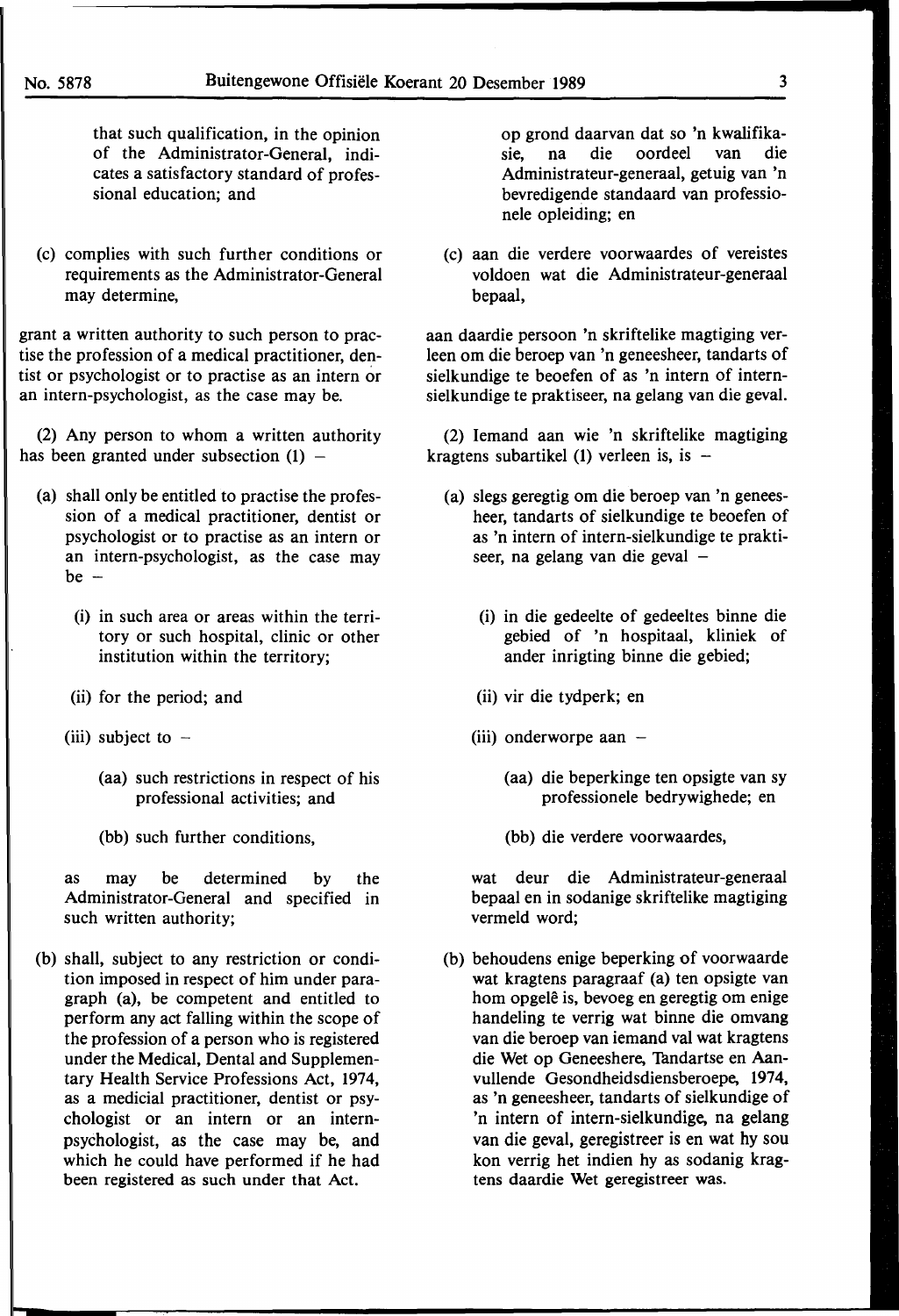*Authorisation to practise a supplementary health service profession* 

3. (1) Notwithstanding anything to the contrary contained in any other law, but subject to the provisions of this Proclamation, the Administrator-General may on application of any person who is not registered under the Medical, Dental and Supplementary Health Service Professions Act, 1974 (Act 56 of 1974), to practise a supplementary health service profession, as defined in section 1 of that Act, but who  $-$ 

- (a) in terms of the laws of any other country or state approved by the Administrator-General for the purposes of this section, is permitted to practise any such supplementary health service profession in that country or state; or
- (b) at any university or other institution situated outside the territory and the Repub- $\text{lic}$  -
	- (i) obtained a qualification which is a qualification recognised in terms of the rules made under section  $32(1)(c)(ii)$  of the said Act, as a qualification which may be accepted for registration as contemplated in that section; or
	- (ii) obtained a qualification other than a qualification referred to in subparagraph (i), which is accepted by the Administrator-General for the purposes of this section by virtue thereof that such qualification, in the opinion of the Administrator-General, indicates a satisfactory standard of professional education; and
- (c) complies with such further conditions or requirements as the Administrator-General may determine,

grant a written authority to such person to practise any such supplementary health service profession.

*Magtiging om 'n aanvullende gesondheidsdiensberoep te beoefen* 

3. (1) Ondanks enige andersluidende bepalings van die een of ander wet, maar behoudens die bepalings van hierdie Proklamasie, kan die Administrateur-generaal op aansoek van iemand wat nie kragtens die Wet op Geneeshere, Tandartse en Aanvullende Gesondheidsdiensberoepe, 1974 (Wet 56 van 1974), geregistreer is om 'n aanvullende gesondheidsdiensberoep, soos omskryf in artikel 1 van daardie Wet, te beoefen nie, maar wat  $-$ 

- (a) ingevolge die wette van 'n ander land of staat wat deur die Administrateur-generaal vir die doeleindes van hierdie artikel goedgekeur word, toegelaat word om in daardie land of staat so 'n aanvullende gesondheidsdiensberoep te beoefen; of
- (b) aan 'n universiteit of ander inrigting wat buite die gebied en die Republiek geleë is  $-$ 
	- (i) 'n kwalifikasie verwerf bet wat 'n kwalifikasie is wat ingevolge die reëls uitgevaardig kragtens artikel 32(l)(c)(ii) van bedoelde Wet erken word as 'n kwalifikasie wat aanvaar kan word soos in daardie artikel beoog; of
	- (ii) 'n ander kwalifikasie verwerf bet as 'n kwalifikasie in subparagraaf (i) bedoel, wat deur die Administrateur-generaal vir die doeleindes van hierdie artikel aanvaar word op grond daarvan dat so 'n kwalifikasie, na die oordeel van die Administrateur-generaal, getuig van 'n bevredigende standaard van professionele opleiding; en
- (c) aan die verdere voorwaardes of vereistes voldoen wat die Administrateur-generaal bepaal,

aan daardie persoon 'n skriftelike magtiging verleen om so 'n aanvullende gesondheidsdiensberoep te beoefen.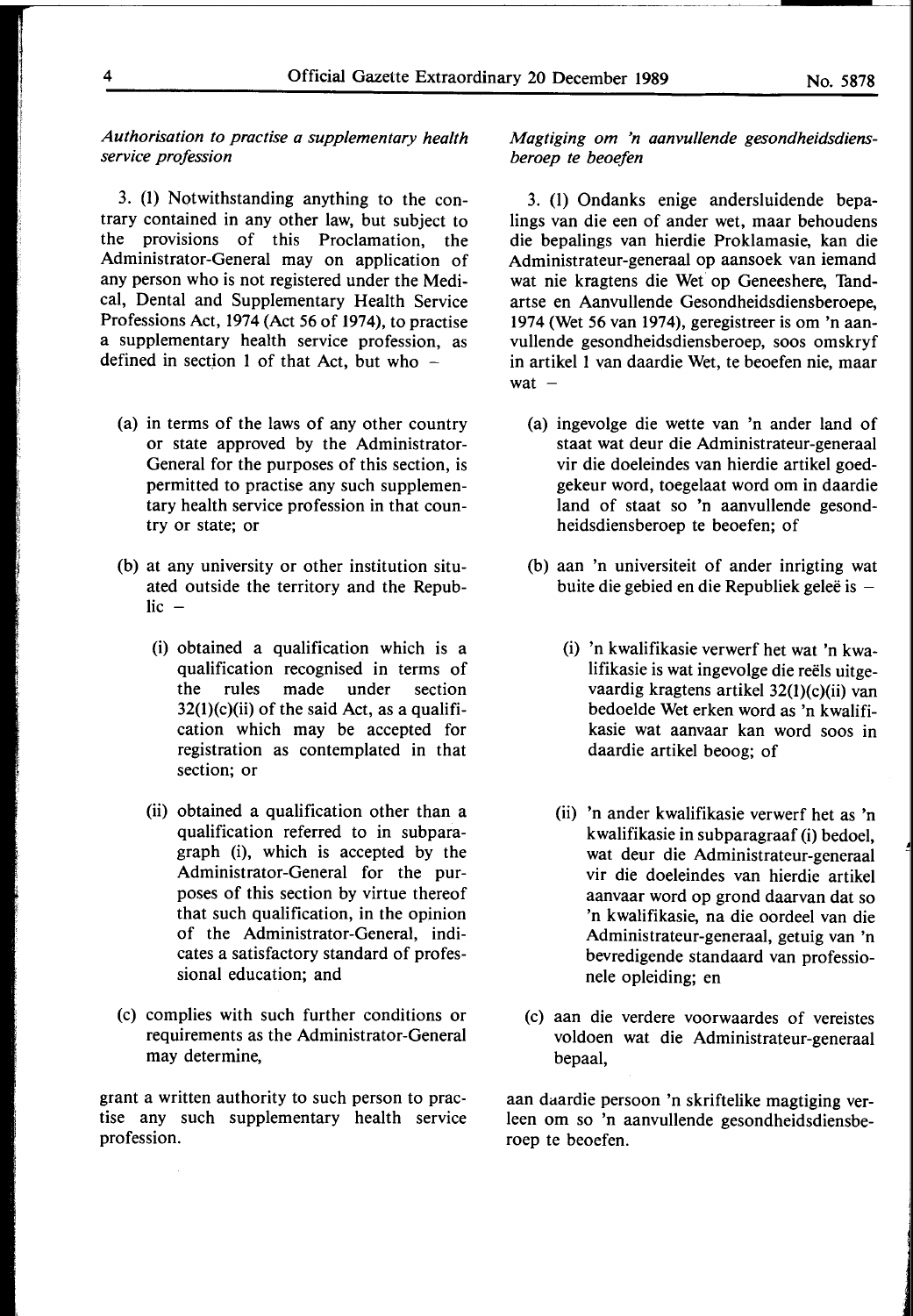(2) Any person to whom a written authority has been granted under subsection  $(1)$  -

- (a) shall only be entitled to practise the supplementary health service profession in respect of which he has been so autho $rised -$ 
	- (i) in such area or areas within the territory or such hospital, clinic or other institution within the territory;
	- (ii) for the period; and
	- (iii) subject to  $-$ 
		- **(aa)** such restrictions in respect of his professional activities; and

(bb) such further conditions,

as may be determined by the Administrator-General and specified in such written authority;

(b) shall, subject to any restriction or condition imposed in respect of him under paragraph (a), be competent and entitled to perform any act falling within the scope of the profession of a person who is registered under the Medical, Dental and Supplementary Health Service Professions Act, 1974, in respect of the supplementary health service profession concerned and which he could have performed if he had been registered under that Act in respect of the supplementary health service profession concerned.

*Authorisation to practise as a pharmacist, trainee pharmacist or unqualified assistant* 

4. (1) Notwithstanding anything to the contrary contained in any other law, but subject to the provisions of this Proclamation, the Administrator-General may on application of any person who is not registered under the Pharmacy Act, 1974 (Act 53 of 1974), as a pharmacist or trainee pharmacist or an unqualified assistant, but who  $-$ 

(2) Iemand aan wie 'n skriftelike magtiging kragtens subartikel (1) verleen is, is  $-$ 

- (a) slegs geregtig om die aanvullende gesondheidsdiensberoep ten opsigte waarvan hy aldus gemagtig is, te beoefen  $-$ 
	- (i) in die gedeelte of gedeeltes binne die gebied of 'n hospitaal, kliniek of ander inrigting binne die gebied;
	- (ii) vir die tydperk; en
	- (iii) onderworpe aan  $-$ 
		- (aa) die beperkinge ten opsigte van sy professionele bedrywighede; en
		- (bb) die verdere voorwaardes,

wat deur die Administrateur-generaal bepaal en in sodanige skriftelike magtiging vermeld word;

(b) behoudens enige beperking of voorwaarde wat kragtens paragraaf (a) ten opsigte van hom opgelê is, bevoeg en geregtig om enige handeling te verrig wat binne die omvang van die beroep van iemand val wat kragtens die Wet op Geneeshere, Tandartse en Aanvullende Gesondheidsdiensberoepe, 1974, ten opsigte van die betrokke aanvullende gesondheidsdiensberoep geregistreer is en wat hy sou kon verrig het indien hy kragtens daardie Wet ten opsigte van die betrokke aanvullende gesondheidsdiensberoep geregistreer was.

## *Magtiging om as 'n apteker, kweke/ing-apteker of ongekwalifiseerde assistent te praktiseer*

4. (1) Ondanks enige andersluidende bepalings van die een of ander wet, maar behoudens die bepalings van hierdie Proklamasie, kan die Administrateur-generaal op aansoek van iemand wat nie kragtens die Wet op Aptekers, 1974 (Wet 53 van 1974), as 'n apteker, kwekeling-apteker of ongekwalifiseerde assistent geregistreer is nie, maar wat  $-$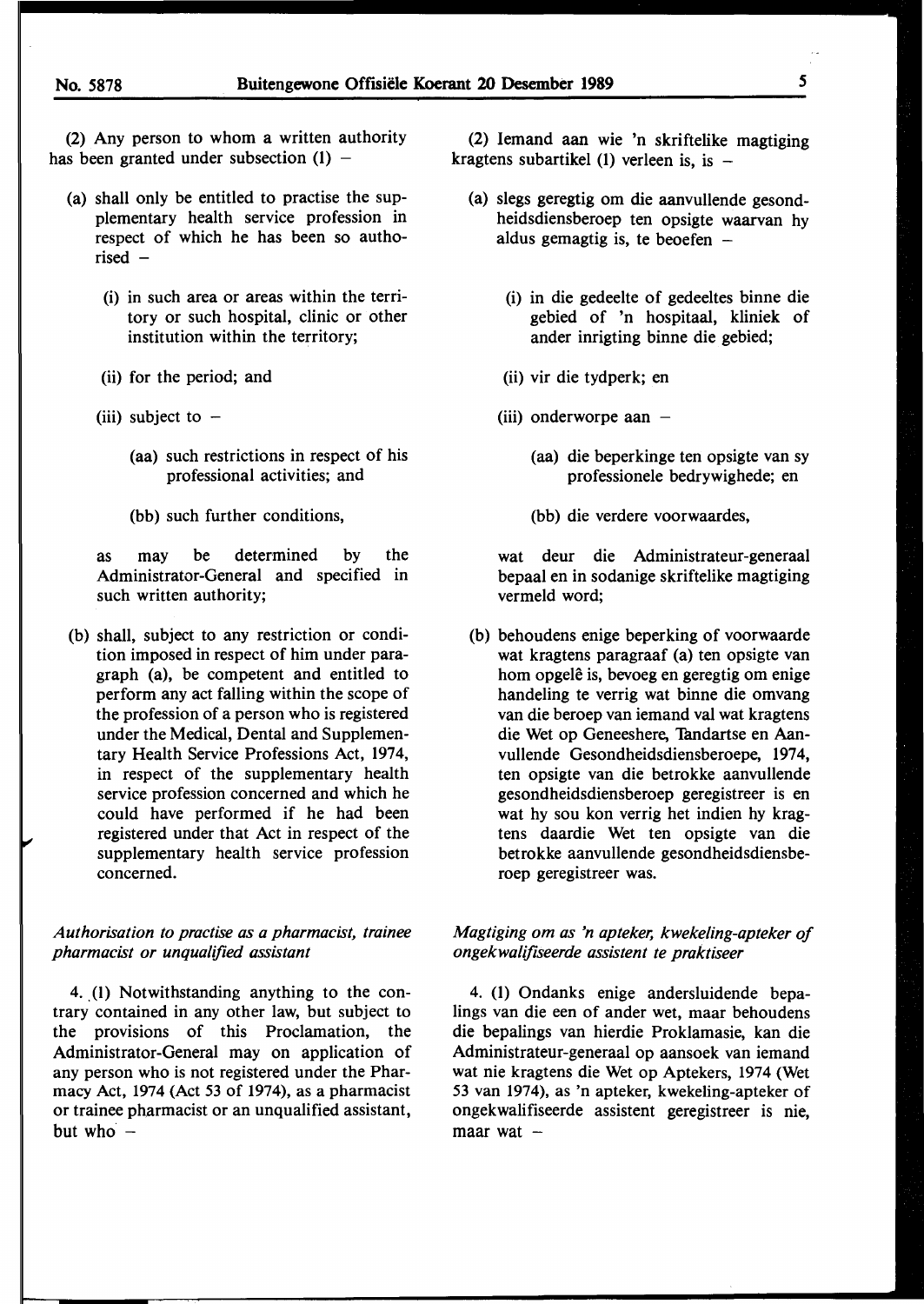- {a) in terms of the laws of any other country or state approved by the Administrator-General for the purposes of this section, is permitted to practise as a pharmacist in that country or state; or
- {b) at any university or other institution situated outside the territory and the Repub- $\text{lic}$   $-$ 
	- (i) obtained a degree, diploma or certificate which is a degree, diploma or certificate prescribed under section 16 or 17 of the Pharmacy Act, 1974; or
	- (ii) obtained a qualification other than a qualification referred to in subparagraph (i), or received education in pharmacy, which is accepted by the Administrator-General for the purposes of this section by virtue thereof that such qualification or education, in the opinion of the Administrator-General indicates a satisfactory standard of professional education; and
- (c) complies with such further conditions or requirements as the Administrator-General may determine,

grant a written authority to such person to practise as a pharmacist, or to serve as a trainee pharmacist or an unqualified assistant.

(2) Any person to whom a written authority has been granted under subsection (1) –

- (a) shall only be entitled to practise as a pharmacist or to serve as a trainee pharmacist or an unqualified assistant  $-$ 
	- (i) in such area or areas within the territory or such hospital, clinic or other institution within the territory;
	- (ii) for the period; and
	- (iii) subject to  $-$
- (a) ingevolge die wette van 'n ander land of staat wat die Administrateur-generaal vir die doeleindes van hierdie artikel goedkeur, toegelaat is om in daardie land of staat as 'n apteker te praktiseer; of
- (b) aan 'n universiteit of ander inrigting wat buite die gebied en die Republiek geleë is  $-$ 
	- (i) 'n graad, diploma of sertifikaat verwerf het wat 'n graad, diploma of sertifikaat is wat kragtens artikel 16 of 17 van die Wet op Aptekers, 1974, voorgeskryf is; of
	- (ii) 'n ander kwalifikasie verwerf het as 'n kwalifikasie in subparagraaf (i) bedoel, of onderrig in farmasie ontvang het, wat deur die Administrateur-generaal vir die doeleindes van hierdie artikel aanvaar word op grond daarvan dat so 'n kwalifikasie of sodanige onderrig, na die oordeel van die Administrateurgeneraal, getuig van 'n bevredigende standaard van professionele opleiding; en
- ( c) aan die verdere voorwaardes of vereistes voldoen wat die Administrateur-generaal bepaal,

aan daardie persoon 'n skriftelike magtiging verleen om, na gelang van die geval, as 'n apteker te praktiseer of as 'n kwekeling-apteker of ongekwalifiseerde assistent te dien.

(2) Iemand aan wie 'n skriftelike magtiging kragtens subartikel (1) verleen is, is  $-$ 

- (a) slegs geregtig om as 'n apteker te praktiseer of as 'n kwekeling-apteker of ongekwalifiseerde assistent te dien  $-$ 
	- (i) in die gedeelte of gedeeltes binne die gebied, of 'n hospitaal, kliniek of ander inrigting binne die gebied;
	- (ii) vir die tydperk; en
	- (iii) onderworpe aan  $-$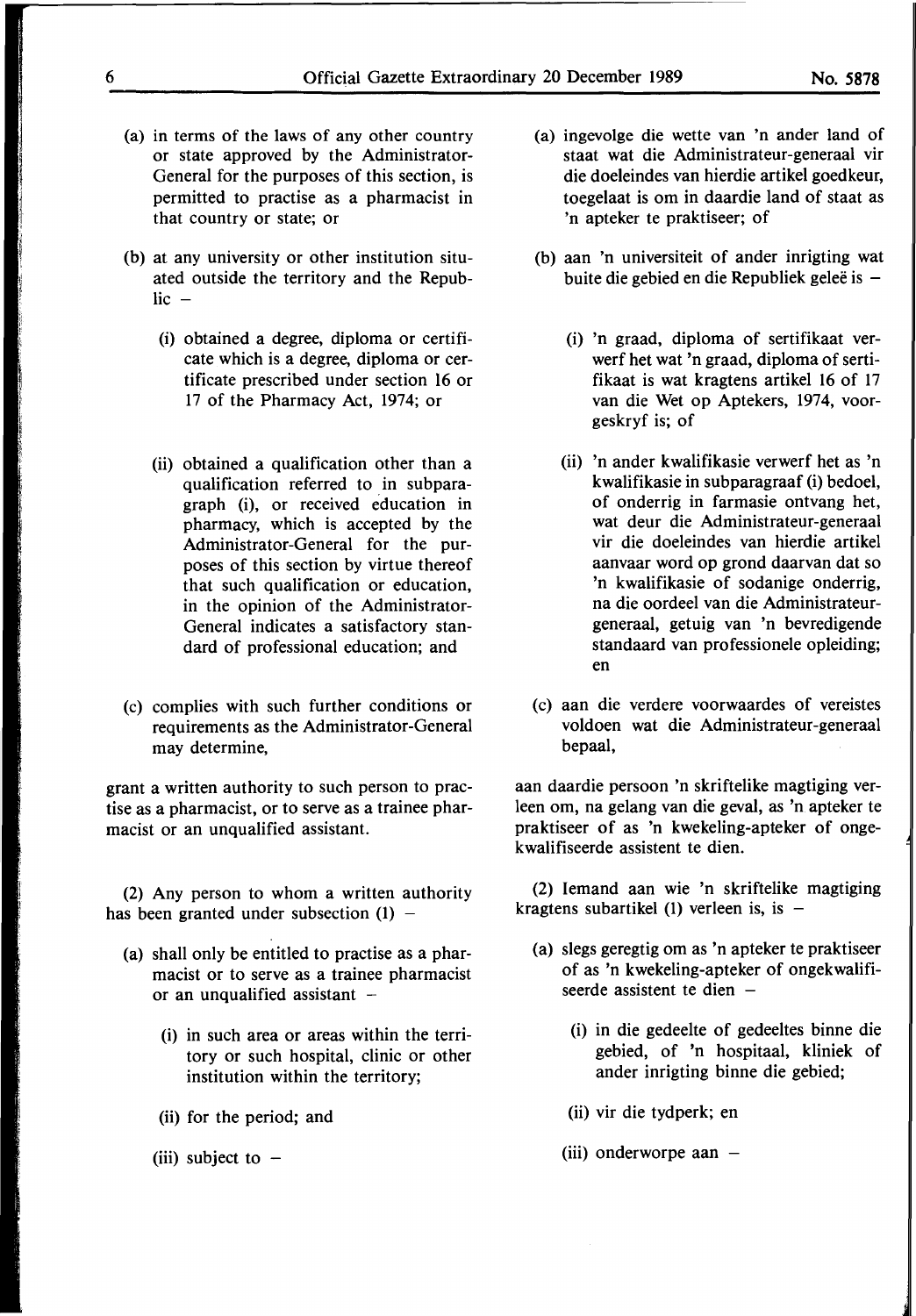- (aa) such restrictions in respect of his professional activities; and
- (bb) such further conditions,

as may be determined by the Administrator-General and specified in such written authority;

(b) shall, subject to any restriction or condition imposed in respect of him under paragraph (a), be competent and entitled to perform any act falling within the scope of the profession or duties and functions of a person who is registered under the Pharmacy Act, 1974, as a pharmacist, trainee pharmacist or unqualified assistant, as the case may be, and which he could have performed if he had been registered as such under that Act.

*Authorisation to practise the profession of a registered nurse, midwife, enrolled nurse or nursing assistant or to practise as a student nurse, student midwife, pupil nurse or pupil nursing assistant* 

5. (1) Notwithstanding anything to the contrary contained in any other law, but subject to the provisions of this Proclamation, the Administrator-General may on application of any person who is not registered or enrolled under the Nursing Act, 1978 (Act 50 of 1978), as a nurse, midwife, nursing assistant, student nurse, student midwife, pupil nurse or pupil nursing assistant, but who  $-$ 

- (a) in any country or state outside the territory and the Republic  $-$ 
	- (i) approved by the Administrator-General for the purposes of this section, is permitted by virtue of qualifications obtained there, to practise the profession of a nurse, midwife or a nursing assistant; or
- (aa) die beperkinge ten opsigte van sy professionele bedrywighede; en
- (bb) die verdere voorwaardes,

wat deur die Administrateur-generaal bepaal en in sodanige skriftelike magtiging vermeld word;

(b) behoudens enige beperking of voorwaarde wat kragtens paragraaf (a) ten opsigte van hom opgelê is, bevoeg en geregtig om enige handeling te verrig wat binne die omvang van die beroep of pligte en werksaamhede van iemand val wat kragtens die Wet op Aptekers, 1974, as 'n apteker, kwekelingapteker of ongekwalifiseerde assistent, na gelang van die geval, geregistreer is en wat hy sou kon verrig het indien hy as sodanig kragtens daardie Wet geregistreer was.

*Magtiging om die beroep van 'n geregistreerde verpleegkundige, vroedvrou, ingeskrewe verpleegkundige of verpleegassistent te beoefen of as stu*dentverpleegkundige, studentevroedvrou, leerling*verpleegkundige of leerlingverpleegassistent te praktiseer.* 

5. (1) Ondanks enige andersluidende bepalings van die een of ander wet, maar behoudens die bepalings van hierdie Proklamasie, kan die Administrateur-generaal op aansoek van iemand wat nie kragtens die Wet op Verpleging, 1978 (Wet 50 van 1978), as 'n verpleegkundige, vroedvrou, verpleegassistent, studenteverpleegkundige, studentevroedvrou, leerlingverpleegkundige of leerlingverpleegassistent geregistreer of ingeskryf is nie, maar wat -

- (a) in 'n land of staat buite die gebied en die Republiek  $-$ 
	- (i) wat deur die Administrateur-generaal vir die doeleindes van hierdie artikel goedgekeur word, toegelaat is, op grond van kwalifikasies aldaar verwerf, om die beroep van 'n verpleegkundige, vroedvrou of verpleegassistent te beoefen; of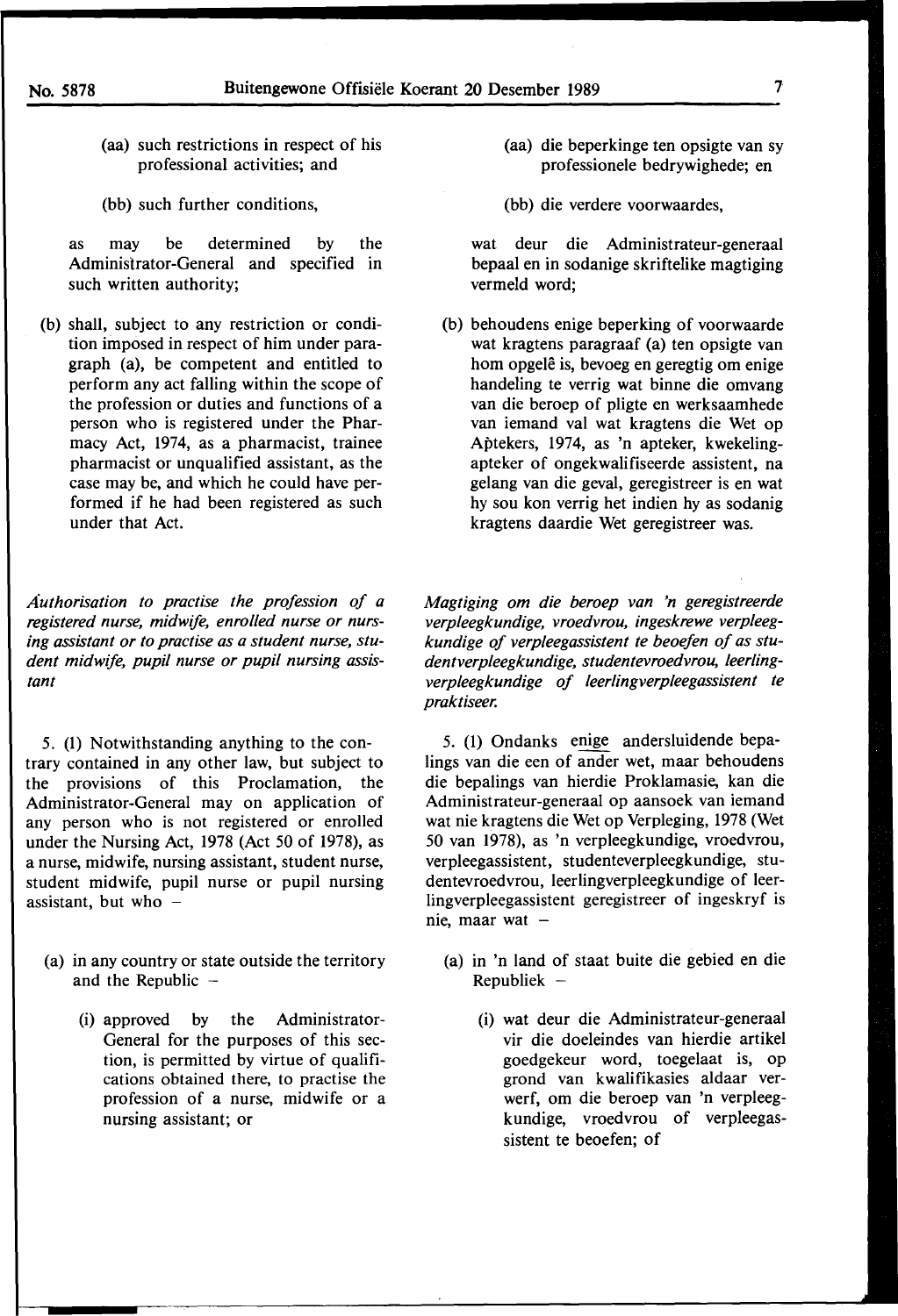- (ii) although he is not so permitted, obtained a qualification or received education and training in nursing which is accepted by the Administrator-General by virtue thereof that such qualification or education and training, in the opinion of the Administrator-General, indicates a satisfactory standard of education and training; and
- (b) complies with such further conditions or requirements as the Administrator-General may determine,

grant a written authority to such person to practise, as the case may be, the profession of a registered nurse, midwife, an enrolled nurse or a nursing assistant or as a student nurse, student midwife, pupil nurse or pupil nursing assistant.

(2) Any person to whom a written authority has been granted under subsection  $(1)$  -

- (a) shall only be entitled to practise, as the case may be, the profession of a registered nurse, midwife, an enrolled nurse or a nursing assistant or as a student nurse, student midwife, pupil nurse or pupil nursing assis $tant -$ 
	- (i) in such area or areas within the territory or such hospital, clinic or other institution within the territory;
	- (ii) for the period; and
	- (iii) subject to  $-$ 
		- (aa) such restrictions in respect of his professional activities; and

(bb) such further conditions,

as may be determined by the Administrator-General and specified in such written authority;

- (ii) alhoewel hy nie aldus toegelaat is nie, 'n kwalifikasie verwerf het of onderrig en opleiding in verpleegkunde ontvang het wat deur die Administrateurgeneraal vir die doeleindes van hierdie artikel aanvaar word op grond daarvan dat sodanige kwalifikasie of onderrig en opleiding, na die oordeel van die Administrateur-generaal, getuig van 'n bevredigende standaard van onderrig en opleiding; en
- (b) aan die verdere voorwaardes of vereistes voldoen wat die Administrateur-generaal bepaal,

aan daardie persoon 'n skriftelike magtiging verleen om, na gelang van die geval, die beroep van 'n geregistreerde verpleegkundige, vroedvrou, ingeskrewe verpleegkundige of verpleegassistent te beoefen, of as 'n studenteverpleegkundige, studentevroedvrou, leerlingverpleegkundige of leerlingverpleegassistent te praktiseer.

(2) lemand aan wie 'n skriftelike magtiging kragtens subartikel (1) verleen is, is  $-$ 

- (a) slegs geregtig om, na gelang van die geval, die beroep van 'n geregistreerde verpleegkundige, vroedvrou, ingeskrewe verpleegkundige of verpleegassistent te beoefen, of om as 'n studenteverpleegkundige, studentevroedvrou, leerlingverpleegkundige of leerlingverpleegassistent te praktiseer -
	- (i) in die gedeelte of gedeeltes binne die gebied, of 'n hospitaal, kliniek of ander inrigting binne die gebied;
	- (ii) vir die tydperk; en
	- (iii) onderworpe aan  $-$ 
		- (aa) die beperkinge ten opsigte van sy professionele bedrywighede; en
		- (bb) die verdere voorwaardes,

wat deur die Administrateur-generaal bepaal en in sodanige skriftelike magtiging vermeld word;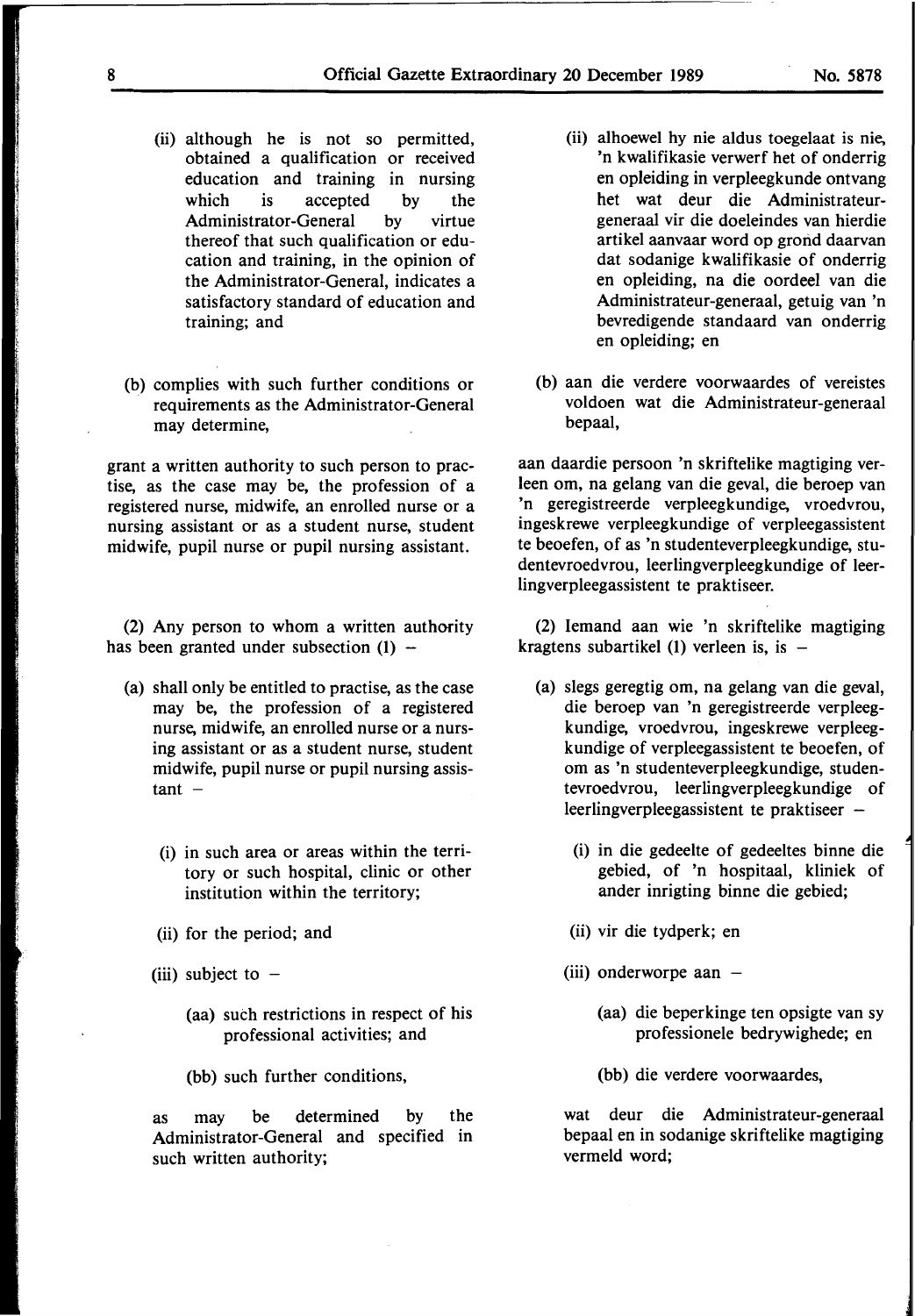(b) shall, subject to any restriction or condition imposed in respect of him under paragraph (a), be competent and entitled to perform any act falling within the scope of the profession or duties and functions of a person registered or enrolled under the Nursing Act, 1978, as a nurse, midwife, nursing assistant, student nurse, student midwife, pupil nurse or pupil nursing assistant, as the case may be, and which he could have performed if he had been registered as such under that Act.

#### *Application for authorisation*

6. (1) Any person desiring to obtain a written authority under any provisions of this Proclamation, shall apply therefor in such manner and such form as the Administrator-General may determine and such application shall be accompanied by  $-$ 

- (a) the qualification or qualifications on account of which the applicant so applies;
- (b) such proof of the applicant's identity and good character and of the authenticity and validity of the qualification or qualifications submitted as may be required by the Administrator-General;
- (c) such application fees as may be determined by the Administrator-General; and
- (d) any further documents or information as may be required by the Administrator-General.

(2) The Administrator-General may, before granting an application referred to in subsection (I), require the applicant concerned to sit for an examination (whether oral, written or practical or two or more such examinations) before an examiner or examiners appointed by the Administrator-General for the purpose of ascertaining whether the applicant possesses sufficient professional knowledge and skill.

(b) behoudens enige beperking of voorwaarde wat kragtens paragraaf (a) ten opsigte van hom opgelê is, bevoeg en geregtig om enige handeling te verrig wat binne die omvang van die beroep of die pligte en werksaamhede van iemand val wat kragtens die Wet op Verpleging, 1978, as 'n verpleegkundige, vroedvrou, verpleegassistent, studenteverpleegkundige, studentevroedvrou, leerlingverpleegkundige of leerlingverpleegassistent, na gelang van die geval, geregistreer of ingeskryf is en wat hy sou kon verrig bet indien hy as sodanig kragtens daardie Wet geregistreer of ingeskryf was.

#### *Aansoek om magtiging*

6. (1) lemand wat verlang om 'n skriftelike magtiging kragtens 'n bepaling van hierdie Proklamasie te verkry, moet op die wyse en in die vorm wat die Administrateur-generaal bepaal daarom aansoek doen en sodanige aansoek moet vergesel gaan van  $-$ 

- (a) die kwalifikasie of kwalifikasies op grond waarvan die aansoeker aldus aansoek doen;
- (b) die bewys van identiteit en goeie karakter van die applikant en van die egtheid en geldigheid van die voorgelegde kwalifikasie of kwalifikasies wat die Administrateurgeneraal vereis;
- (c) die aansoekgelde wat die Administrateurgeneraal bepaal; en
- (d) enige verdere stukke of inligting wat die Administrateur-generaal vereis.

(2) Die Administrateur-generaal kan voordat hy 'n in subartikel (1) bedoelde aansoek toestaan, vereis dat die betrokke aansoeker 'n eksamen (hetsy mondeling, geskrewe of prakties of twee of meer sodanige eksamens) voor 'n eksaminator of eksaminatore deur die Administrateur-generaal aangestel, afle met die doel om vas te stel of die aansoeker oor genoegsame professionele kennis en vaardigheid beskik.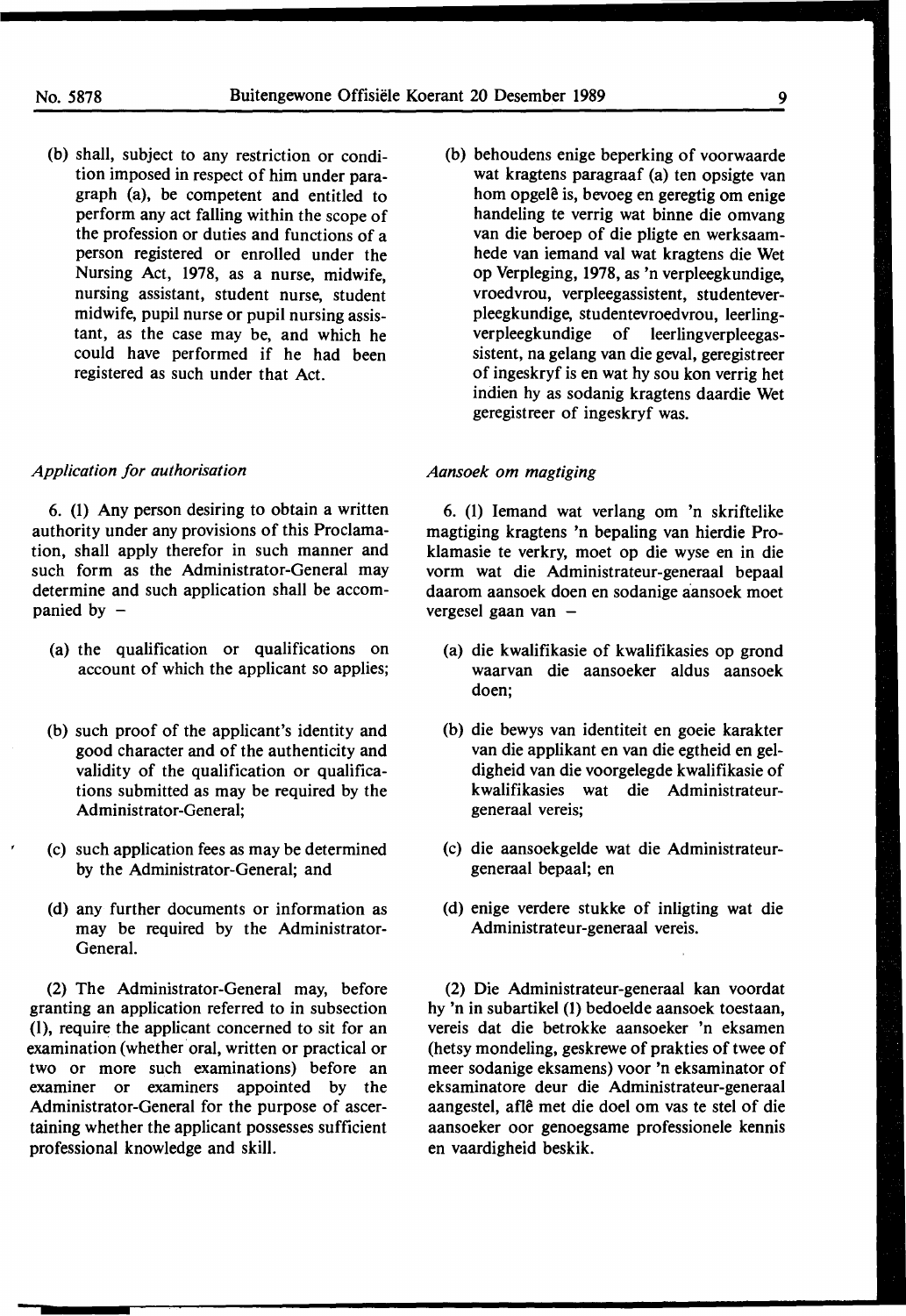#### *Amendment or withdrawal of authorisation*

- 7. The Administrator-General may  $-$
- (a) on application of any person to whom a written authority has been granted under this Proclamation, and on such conditions as the Administrator-General may deter $mine -$ 
	- (i) revoke any condition or restriction imposed in respect of such person under section 2(2)(a), 3(2)(a), 4(2)(a) or 5(2)(a), as the case may be, or amend any such condition or restriction to make it less onerous to the extent as the Administrator-General may determine;
	- (ii) extend from time to time the period for which such authority has been granted to him;
- (b) at any time withdraw any written authority granted under this Proclamation or amend any condition or restriction contemplated in paragraph (a)(i), or impose any further condition or restriction as the Administrator-General may deem necessary.

# *Application of the Medical, Dental and Supplementary Health Service Professions Act, 1974*

8. (1) Subject to the provisions of this section, the provisions of the Medical, Dental and Supplementary Health Service Professions Act, 1974 (Act 56 of 1974), except section 16 thereof, shall not be applicable to or in relation to any person authorised under section 2 to practise the profession of a medical practitioner, dentist or psychologist or to practise as an intern or internpsychologist or any person authorised under section 3 to practise any supplementary health service profession.

(2) For the purposes of sections 36, 37, 38, 39 and 40 of the Medical, Dental and Supplementary Health Service Professions Act,  $1974 -$ 

*Wysiging of intrekking van magtiging* 

- 7. Die Administrateur-generaal kan
- (a) op aansoek van iemand aan wie 'n skriftelike magtiging kragtens hierdie Proklamasie ver leen is, en op die voorwaardes wat die Administrateur-generaal bepaal -
	- (i) enige voorwaarde of beperking wat ten opsigte van sodanige persoon kragtens artikel  $2(2)(a)$ ,  $3(2)(a)$ ,  $4(2)(a)$  of 5(2)(a), na gelang van die geval, opgele is, ophef of so 'n voorwaarde of beperking wysig om dit minder beswarend te maak in die mate wat die Administrateur-generaal bepaal;
	- (ii) die tydperk waarvoor sodanige magtiging aan horn verleen is, van tyd tot tyd verleng;
- (b) te enige tyd 'n skriftelike magtiging wat kragtens hierdie Proklamasie verleen is, intrek of enige voorwaarde of beperking in paragraaf (a)(i) beoog, wysig of enige verdere beperking of voorwaarde ople wat die Administrateur-generaal nodig ag.

## *Toepassing van die Wet op Geneeshere, Tandartse en Aanvullende Gesondheidsdiensberoepe, 1974*

8. (1) Behoudens die bepalings van hierdie artikel, is die bepalings van die Wet op Geneeshere, Tandartse en Aanvullende Gesondheidsdiensberoepe, 1974 (Wet 56 van 1974), behalwe artikel 16 daarvan, nie op of met betrekking tot iemand wat kragtens artikel 2 gemagtig is om die beroep van 'n geneesheer, tandarts of sielkundige te beoefen of as 'n intern of intern-sielkundige te praktiseer of iemand wat kragtens artikel 3 gemagtig is om 'n aanvullende gesondheidsdiensberoep te beoefen, van toepassing nie.

(2) By die toepassing van die bepalings van artikels 36, 37, 38, 39, en 40 van die Wet op Geneeshere, Tandartse en Aanvullende Gesondheidsdiensberoepe, 1974, word  $-$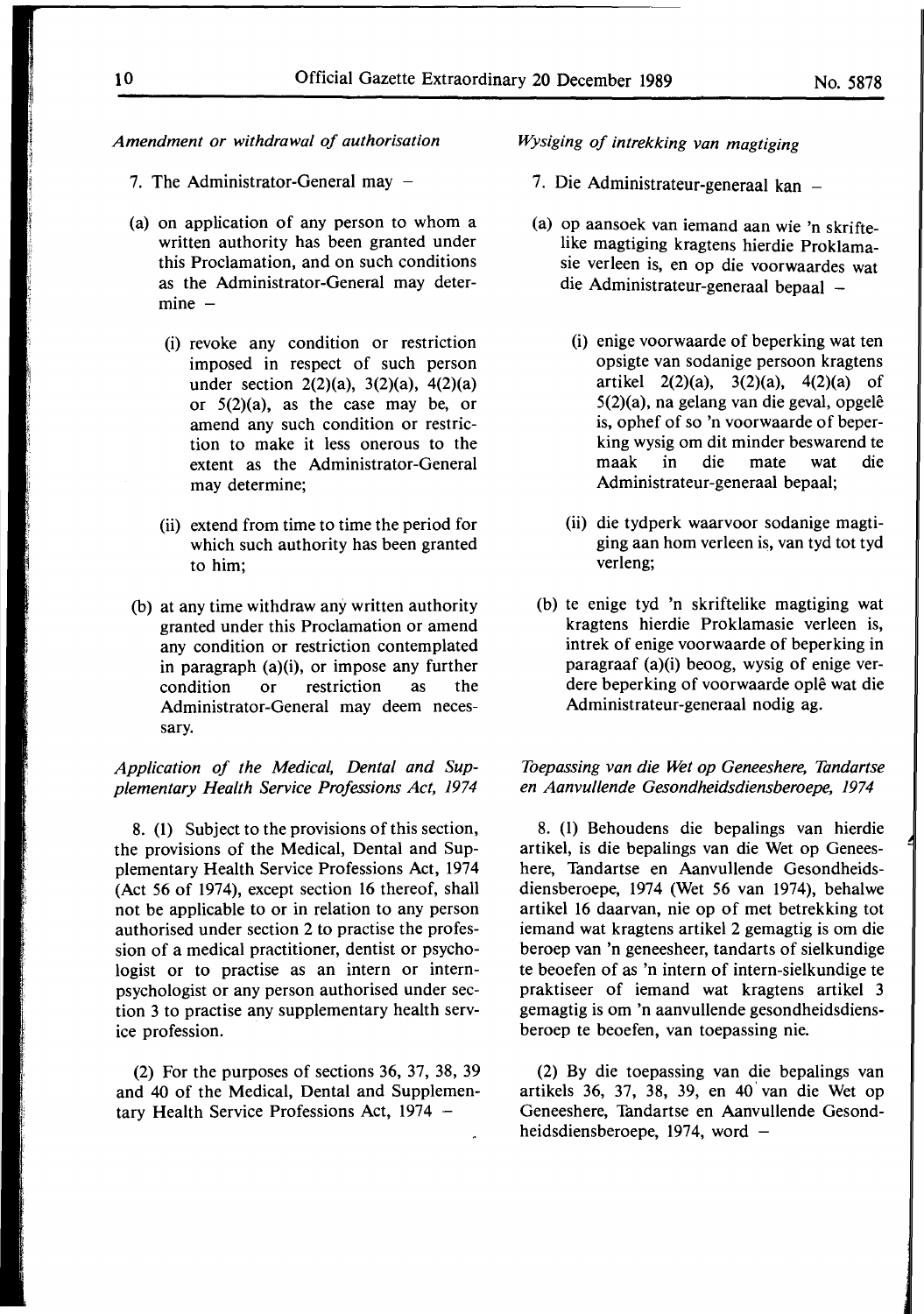$\overline{\phantom{0}}$ 

- (a) any person authorised under section 2 of this Proclamation to practise the profession of a medical practitioner, dentist or psychologist or to practise as an intern or intern-psychologist, as the case may be, or any person authorised under section 3 to practise any supplementary health service profession, shall be deemed to have been registered as such under that Act; and
- (b) any reference in those sections to a medical practitioner, dentist, psychologist, intern or intern-psychologist registered under that Act or any person so registered in respect of a supplementary health service profession or to a pharmacist registered under the Pharmacy Act, 1974 (Act 53 of 1974), or a nurse registered or enrolled under the Nursing Act, 1978 (Act 50 of 1978), shall be construed as including a reference to any person authorised under this Proclamation to practise as such, but subject to any condition or restriction imposed under this Proclamation.
- (3) (a) The provisions of sections 52, 52A and 57 of the Medical, Dental and Supplementary Health Service Professions Act, 1974, shall *mutatis mutandis* be applicable to or in relation to a medical practitioner authorised under this Proclamation.
- (b) For the purposes of the said sections 52, 52A and 57 any reference therein to a medical practitioner, dentist, pharmacist or nurse, as the case may be, shall be construed as including a reference to a person authorised as such under this Proclamation.

(4) The provisions of section 53, except subsection (5) thereof, shall *mutatis mutandis* apply to or in relation to a medical practitioner, dentist or psychologist authorised as such under this Proclamation and any person so authorised to practise any supplementary health service profession and for the purposes of that section, any reference therein  $-$ 

- (a) iemand wat kragtens artikel 2 van hierdie Proklamasie gemagtig is om die beroep van 'n geneesheer, tandarts of sielkundige te beoefen of as 'n intern of internsielkundige te praktiseer, na gelang van die geval, of iemand wat kragtens artikel 3 gemagtig is om 'n aanvullende gesondheidsdiensberoep te beoefen, geag as sodanig kragtens daardie Wet geregistreer te wees; en
- (b) 'n verwysing in daardie artikels na 'n geneesheer, tandarts, sielkundige, intern of intern-sielkundige geregistreer kragtens daardie Wet, of iemand aldus ten opsigte van 'n aanvullende gesondheidsdiensberoep geregistreer of na 'n apteker geregistreer kragtens die Wet op Aptekers, 1974 (Wet 53 van 1974), of 'n verpleegkundige geregistreer of ingeskryf kragtens die Wet op Verpleging, 1978 (Wet 50 van 1978), uitgelê om 'n verwysing in te sluit na iemand wat kragtens hierdie Proklamasie gemagtig is om as sodanig te praktiseer, maar behoudens enige voorwaarde of beperking kragtens hierdie Proklamasie opgele.
- (3) (a) Die bepalings van artikels 52, 52A en 57 van die Wet op Geneeshere, Tandartse en Aanvullende Gesondheidsdiensberoepe, 1974, is *mutatis mutandis* van toepassing op of met betrekking tot 'n geneesheer of tandarts wat as sodanig kragtens hierdie Proklamasie gemagtig is.
- (b) By die toepassing van bedoelde artikels 52, 52A en 57, word die verwysing daarin na 'n geneesheer, tandarts, apteker of verpleegkundige, na gelang van die geval, uitgele om 'n verwysing in te sluit na iemand wat as sodanig kragtens hierdie Proklamasie gemagtig is.

(4) Die bepalings van artikel 53, behalwe subartikel (5) daarvan, is *mutatis mutandis* van toepassing op of met betrekking tot 'n geneesheer, tandarts of sielkundige wat as sodanig kragtens hierdie Proklamasie gemagtig is en. iemand wat aldus gemagtig is om 'n aanvullende gesondheidsdiensberoep te beoefen en by die toepassing van daardie artikel word 'n verwysing daarin  $na -$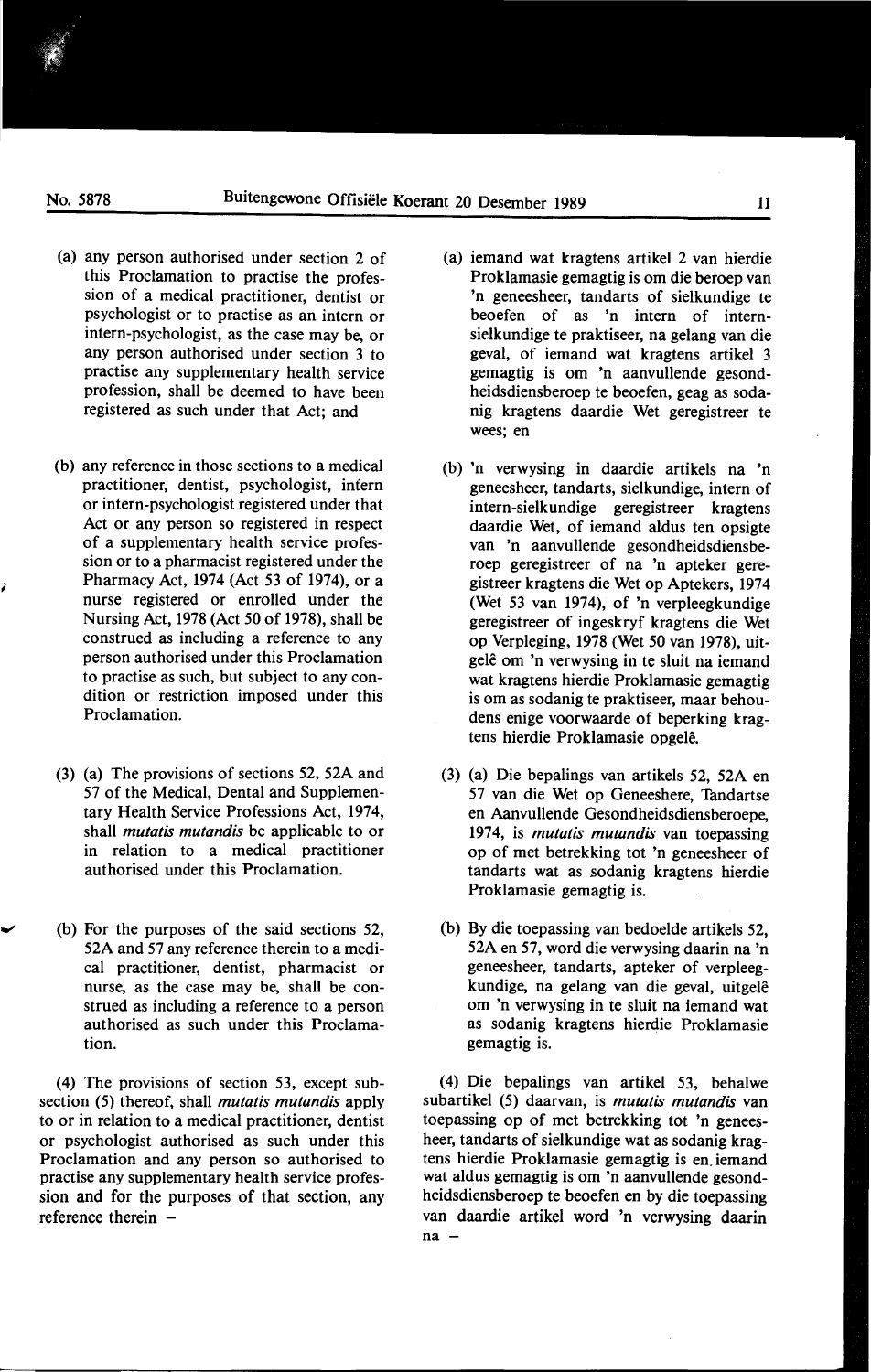- (a) to a practitioner, shall be construed as including a reference to a person so authorised; and
- (b) to the South African Medical and Dental Council, shall, in relation to any person so authorised, be construed as a reference to the Administrator-General.

### *Application of the Pharmacy Act, 1974*

9. (1) Subject to the provisions of this section, the provisions of the Pharmacy Act, 1974 (Act 53 of 1974), except section 33 thererof, shall not be applicable to or in relation to any person authorised under section 4 to practise as a pharmacist or to serve as a trainee pharmacist or unqualified assistant.

- (2) For the purposes of section 29 of the Pharmacy Act,  $1974 -$
- (a) any person authorised under section 4 of this Proclamation to practise as a pharmacist, shall be deemed to have been registered under that Act; and
- (b) any reference therein to a pharmacist, trainee pharmacist or unqualified assistant registered under that Act or to a medical practitioner or dentist registered under the Medical, Dental and Supplementary Health Service Professions Act, 1974 (Act 56 of 1974), or to a person registered or enrolled under the Nursing Act, 1978 (Act 50 of 1978), shall be construed as including a reference to a person authorised under this Proclamation to practise or serve as such, but subject to any condition or restriction imposed under this Proclamation.
- (3) (a) The provisions of sections 35, 36, 37, 42 (except subsection (2) thereof) and 43 of the Pharmacy Act, 1974, shall *mutatis mutandis* apply to or in relation to a pharmacist authorised under this Proclamation.
- (a) 'n praktisyn, uitgele om 'n verwysing in te sluit na iemand wat aldus gemagtig is; en
- (b) die Suid-Afrikaanse Geneeskundige en Tandheelkundige Raad, met betrekking tot iemand wat aldus gemagtig is, uitgelê as 'n verwysing na die Administrateur-generaal.

# *Toepassing van die Wet op Aptekers, 1974*

9. (1) Behoudens die bepalings van hierdie artikel, is die bepalings van die Wet op Aptekers, 1974 (Wet 53 van 1974), behalwe artikel 33 daarvan, nie op of met betrekking tot iemand wat kragtens artikel 4 gemagtig is om as 'n apteker te praktiseer of as 'n kwekeling-apteker of ongekwalifiseerde assistent te dien, van toepassing nie.

(2) By die toepassing van die bepalings van artikel 29 van die Wet op Aptekers, 1974, word -

- (a) iemand wat kragtens artikel 4 van hierdie Proklamasie gemagtig is om as 'n apteker te praktiseer, geag kragtens daardie Wet geregistreer te wees; en
- (b) 'n verwysing daarin na 'n apteker, kwekeling- apteker of ongekwalifiseerde assistent geregistreer kragtens daardie Wet, of na 'n geneesheer of tandarts geregistreer kragtens die Wet op Geneeshere, Tandartse en Aanvullende Gesondheidsdiensberoepe, 1974 (Wet 56 van 1974), of na iemand geregistreer of ingeskryf kragtens die Wet op Verpleging, 1978 (Wet 50 van 1978), uitgele om 'n verwysing in te sluit na iemand wat ·kragtens hierdie Proklamasie gemagtig is om as sodanig te praktiseer of te dien, maar behoudens enige voorwaarde of beperking kragtens hierdie Proklamasie opgele.

"

(3) (a) Die bepalings van artikels 35, 36, 37, 42 (behalwe subartikel (2) daarvan) en 43 van die Wet op Aptekers, 1974, is *mutatis mutandis* van toepassing op of met betrekking tot 'n apteker wat kragtens hierdie Proklamasie gemagtig is.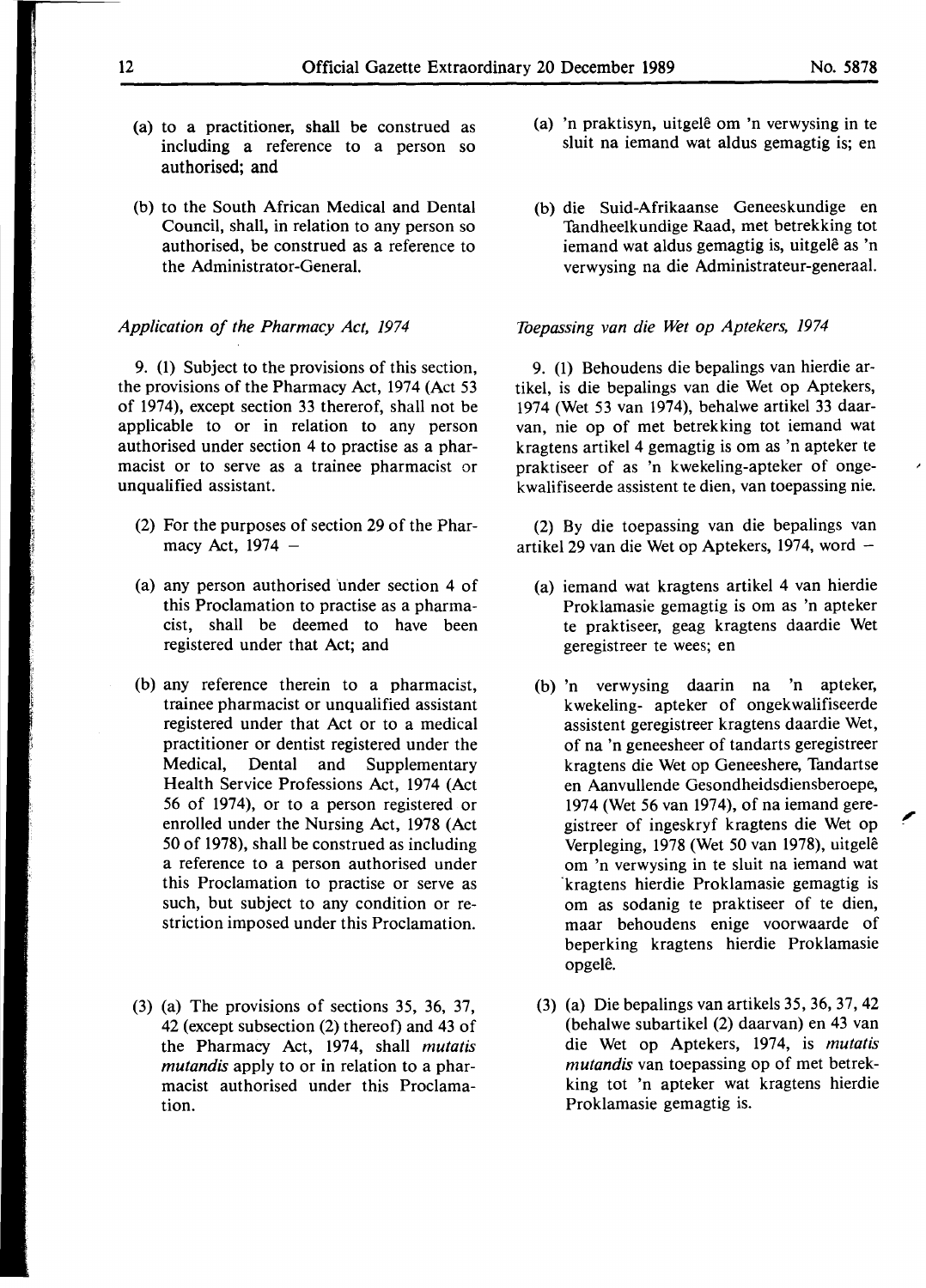- (b) For the purposes of the sections referred to in paragraph (a), any reference therein  $-$ 
	- (i) to a pharmacist registered under the said Act or to a medical practitioner, shall be construed as including a reference to a pharmacist or medical practitioner authorised under this Proclamation;
	- (ii) to the South African Pharmacy Board, shall, in relation to a pharmacist so authorised, be construed as a reference to the Administrator-General.

### *Application of the Nursing Act, 1978*

10. Subject to the provisions of this section, the provisions of the Nursing Act, 1978 (Act 50 of 1978), except section 15 thereof, shall not apply to or in relation to any person authorised under section 5 of this Proclamation.

(2) For the purposes of the provisions of sections 26 and 27 of the Nursing Act,  $1978 -$ 

- (a) any person authorised under section 5 of this Proclamation, shall be deemed to have been registered or enrolled under that Act; and
- (b) any reference therein to a person registered or enrolled under that Act in a particular capacity, shall be construed as including a reference to a person authorised under secion 5 of this Proclamation in the capacity concerned.
- (3) (a) The provisions of section 39 (except paragraph (c) of subsection (3) thereof) of the Nursing Act, 1978, shall *mutatis mutandis* be applicable to or in relation to a person authorised under section 5 of this Proclamation.
- (b) For the purposes of the said section 39, any reference therein to  $-$
- (b) By die toepassing van die artikels in paragraaf (a) bedoel, word 'n verwysing daar $in -$ 
	- (i) na 'n apteker wat kragtens bedoelde Wet geregistreer is of na 'n geneesheer, uitgelê om 'n verwysing in te sluit na 'n apteker of geneesheer kragtens hierdie Proklamasie gemagtig; en
	- (ii) na die Suid-Afrikaanse Aptekersraad, met betrekking tot 'n apteker wat aldus gemagtig is, uitgelê as 'n verwysing na die Administrateur-generaal.

#### *Toepassing van die Wet op Verpleging, 1978*

10. (1) Behoudens die bepalings van hierdie artikel, is die bepalings van die Wet op Verpleging, 1978 (Wet 50 van 1978), behalwe artikel 15 daarvan, nie op of met betrekking tot iemand wat kragtens artikel 5 van hierdie Proklamasie gemagtig is, van toepassing nie.

(2) By die toepassing van die bepalings van artikels 26 en 27 van die Wet op Verpleging, 1978, word -

- (a) iemand wat kragtens artikel 5 van hierdie Proklamasie gemagtig is, geag kragtens daardie Wet geregistreer of ingeskryf te wees; en
- (b) 'n verwysing daarin na iemand wat in 'n bepaalde hoedanigheid kragtens daardie Wet geregistreer of ingeskryf is, uitgelê om 'n verwysing in te sluit na iemand wat kragtens artikel 5 van hierdie Proklamasie in die betrokke hoedanigheid gemagtig is.
- (3) (a) Die bepalings van artikel 39 (behalwe paragraaf (c) van subartikel (3) daarvan) van die Wet op Verpleging, 1978, is *mutatis mutandis* van toepassing op of met betrekking tot iemand wat kragtens artikel 5 van hierdie Proklamasie gemagtig is.
- (b) By die toepassing van bedoelde artikel 39 word 'n verwysing daarin  $-$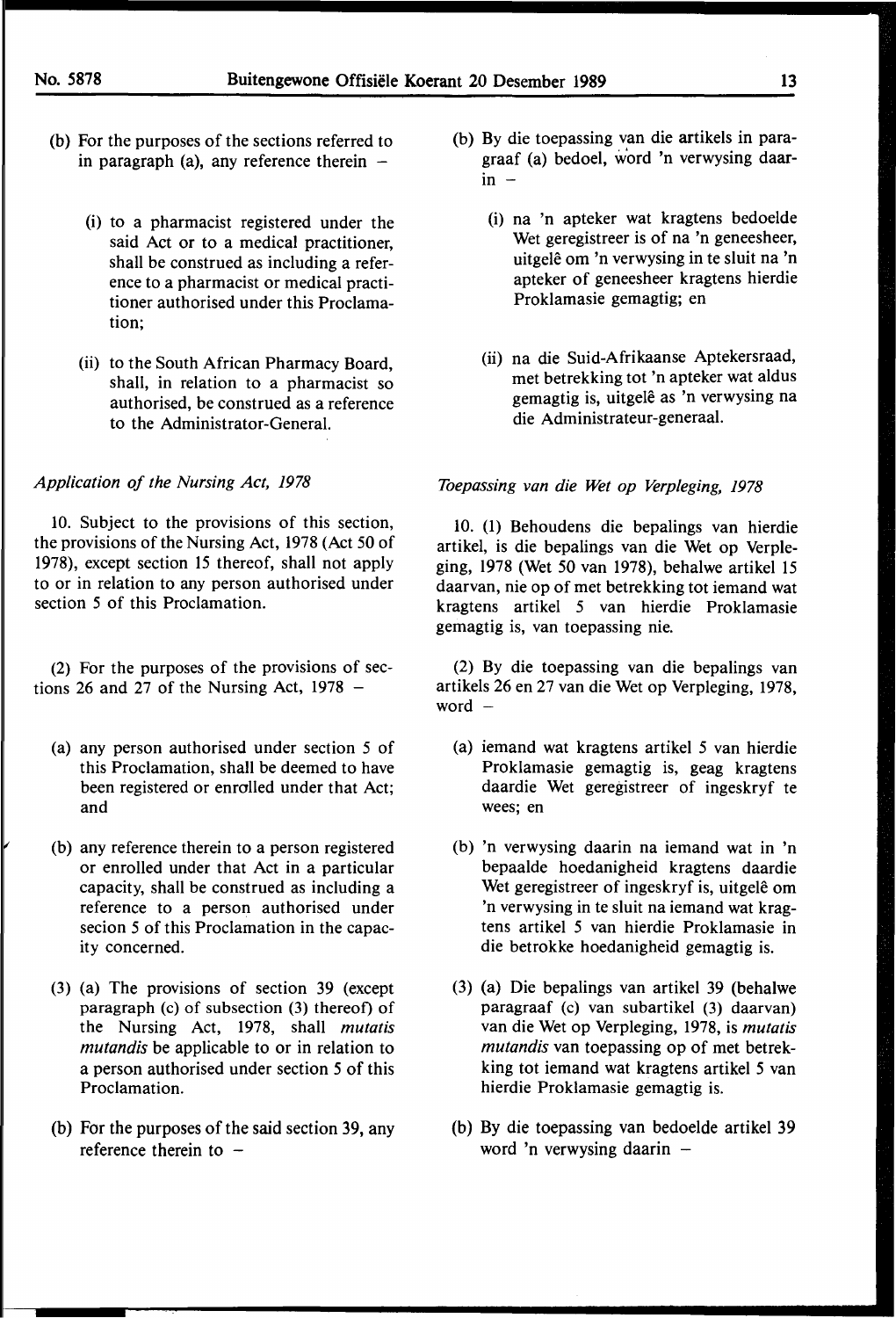- (i) a practitioner, shall be construed as including a reference to a person so authorised; and
- (ii) to the South African Nursing Council, shall, in relation to a person so authorised, be construed as a reference to the Administrator-General.

### *Application of other laws*

**11.** For the purposes of the provisions of any law other than the laws referred to in sections 8. 9 and 10, any reference, as the case may be, to  $-$ 

- (a) a medical practitioner, dentist, psychologist, intern or intern-psychologist registered as such under the Medical, Dental and Supplementary Health Service Professions Act, 1974 (Act *56* of 1974), or to a person so registered to practise a supplementary health service profession;
- (b) a pharmacist, trainee pharmacist or unqualified assistant registered as such under the Pharmacy Act, 1974 (Act 53 of **1974);**
- (c) any person registered or enrolled in a particular capacity under the Nursing Act, 1978 (Act 50 of 1978),

shall be construed as including a reference to a person authorised under this Proclamation to practise or serve as such, but subject to any condition or restriction imposed under this Proclamation.

## *Offences and penalties*

- 12. (1) Any person who  $-$
- (a) makes any false or misleading statement, whether verbally or in writing, in connection with any application for the grant of a written authority under this Proclamation;
- (i) na 'n praktisyn, uitgele om 'n verwysing in te sluit na iemand wat aldus gemagtig is; en
- (ii) na die Suid-Afrikaanse Raad op Verpleging, met betrekking tot iemand wat aldus gemagtig is, uitgelê as 'n verwysing na die Administrateurgeneraal.

### *Toepassing van ander wette*

**11.** By die toepassing van die bepalings van enige ander wet as die wette in artikels 8, 9 en 10 bedoel, word 'n verwysing, na gelang van die geval,  $na -$ 

- (a) 'n geneesheer, tandarts, sielkundige, intern of intern-sielkundige wat as sodanig kragtens die Wet op Geneeshere, Tandartse en Aanvullende Gesondheidsdiensberoepe, 1974 (Wet 56 van 1974), geregistreer is of na iemand wat aldus geregistreer is om 'n aanvullende gesondheidsdiensberoep te beoefen;
- (b) 'n apteker, kwekeling-apteker of ongekwalifiseerde assistent wat as sodanige kragtens die Wet op Aptekers, 1974 (Wet 53 van 1974), geregistreer is;
- (c) iemand wat kragtens die Wet op Verpleging, 1978 (Wet 50 van 1978), in 'n bepaalde hoedanigheid geregistreer of ingeskryf is,

uitgele om 'n verwysing in te sluit na iemand wat kragtens hierdie Proklamasie gemagtig is om as sodanig te praktiseer of te dien, maar behoudens enige voorwaarde of beperking kragtens hierdie Proklamasie opgele.

#### *Misdrywe en strawwe*

- 12. (1) Iemand wat  $-$
- (a) in verband met 'n aansoek om die verlening van 'n skriftelike magtiging kragtens hierdie Proklamasie 'n vals of misleidende verklaring, hetsy mondeling of skriftelik, maak;